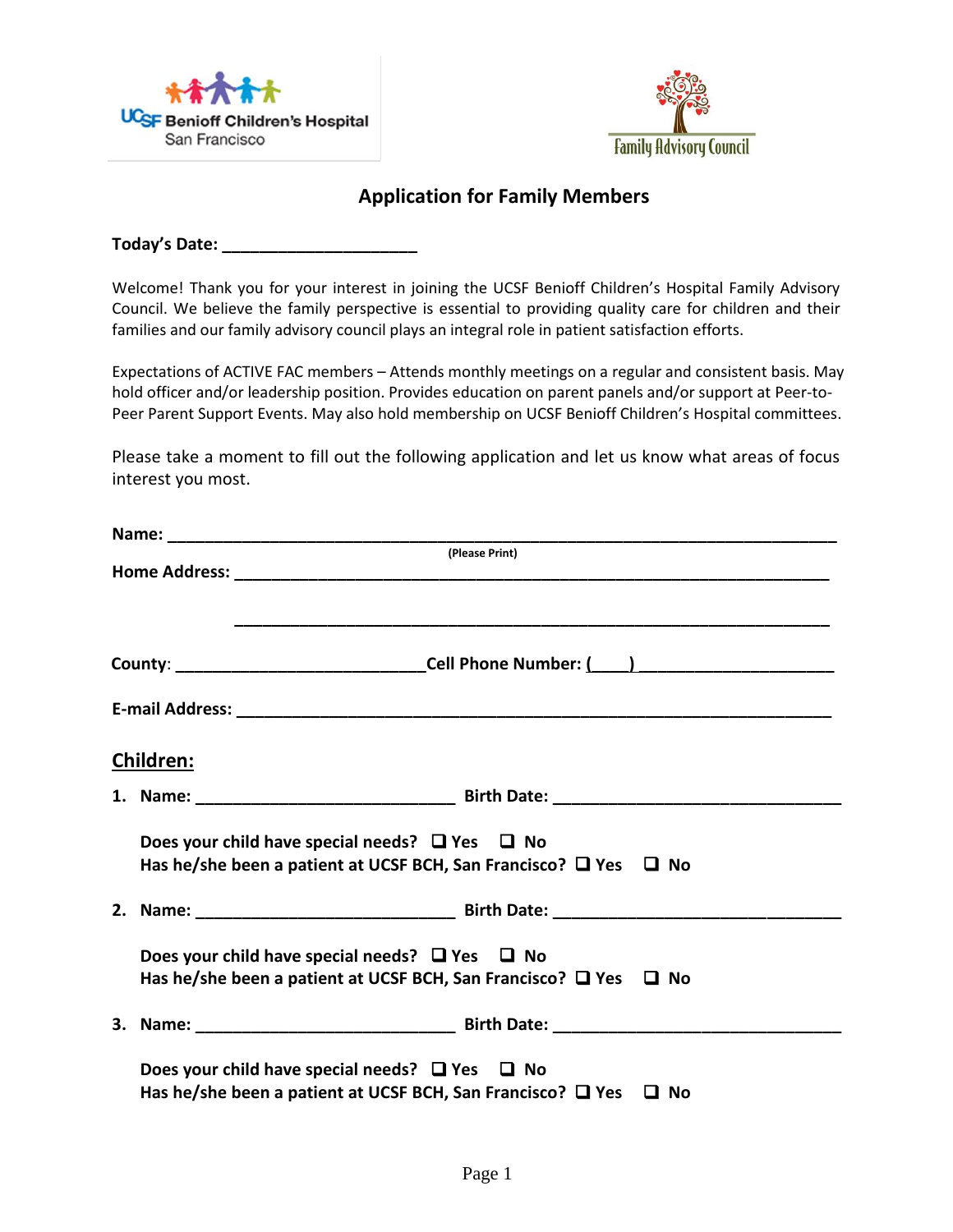## **Information Form for Family Members:**

**What services at UCSF Benioff Children's Hospital, San Francisco have you used with your child?** 

| <b>Children's Surgery Center</b>                                    |
|---------------------------------------------------------------------|
| Inpatient (please check all units you have been in with your child) |
| Hem/Onc BMT Med/Sur Transitional Care PICU CTCU CICU ICN            |
|                                                                     |
|                                                                     |
| <b>Integrated Peds. Pain &amp; Palliative Care</b>                  |
|                                                                     |
|                                                                     |
|                                                                     |

*This section is optional. The questions will help us make our council as diverse as possible:*

**Ethnicity:**

| $\Box$                                                      | Hispanic/Latino               |  |  |  |
|-------------------------------------------------------------|-------------------------------|--|--|--|
| $\Box$                                                      | <b>Non Hispanic Latino</b>    |  |  |  |
| Race:                                                       |                               |  |  |  |
| $\Box$                                                      | American Indian               |  |  |  |
| $\Box$                                                      | Asian                         |  |  |  |
| $\Box$                                                      | <b>African American</b>       |  |  |  |
| $\Box$                                                      | White                         |  |  |  |
| $\Box$                                                      | Other                         |  |  |  |
| <b>Primary Language Spoken:</b>                             |                               |  |  |  |
| What other language (s) do you speak (Check all that apply) |                               |  |  |  |
| $\Box$                                                      | <b>American Sign Language</b> |  |  |  |
| $\Box$                                                      | <b>English</b>                |  |  |  |
| $\Box$                                                      | <b>Spanish</b>                |  |  |  |
|                                                             |                               |  |  |  |

- ❑ **Cantonese**
- ❑ **Other \_\_\_\_\_\_\_\_\_\_\_\_\_\_\_\_\_\_\_\_\_ -----------------------------------------------------------------------------------------------------------**

**Reference:**

Please include the name of a UCSF Benioff Children's Hospital staff member with whom you have worked (doctor, nurse, social worker, child life specialist, case manager, housekeeper, physical therapist, etc.)

**Name: \_\_\_\_\_\_\_\_\_\_\_\_\_\_\_\_\_\_\_\_\_\_\_\_\_\_\_\_\_\_ Department: \_\_\_\_\_\_\_\_\_\_\_\_\_\_\_\_\_\_\_\_\_\_\_\_\_\_\_**